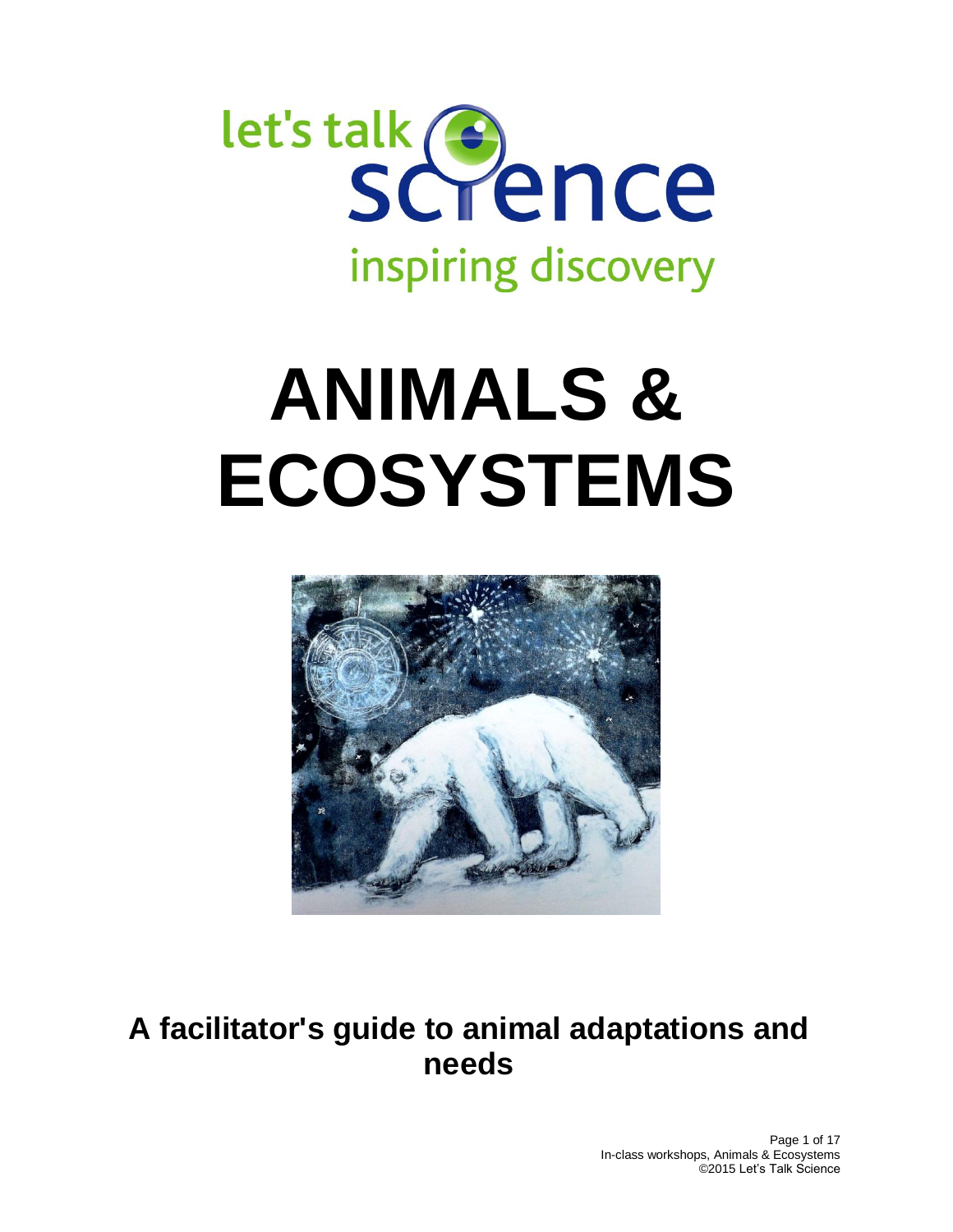#### **©2015 Let's Talk Science**

Let's Talk Science is an award-winning, national, charitable, education and outreach organization. Let's Talk Science creates and delivers unique learning programs and services that engage children, youth and educators in science, technology, engineering and math (STEM). The organization strives to prepare all youth for their future careers and roles as citizens in a world that is increasingly shaped by science and technology.

Through our Let's Talk Science Outreach program, we engage more than 3,500 enthusiastic post-secondary student volunteers at over 40 universities and colleges across Canada to bring science to life for more than 180,000 children and youth each year.

> If you believe, like us, that improving STEM-literacy is fundamental for success in our rapidly changing world, please contact us to make a tax-deductible donation.

**Charitable Business Number:** 88540 0846 RR0001

**Let's Talk Science** National Office 1584 North Routledge Park London, Ontario, N6H 5L6 519.474.4081 1.877.474.4081 [info@letstalkscience.ca](mailto:info@letstalkscience.ca) [www.letstalkscience.ca](http://www.letstalkscience.ca/)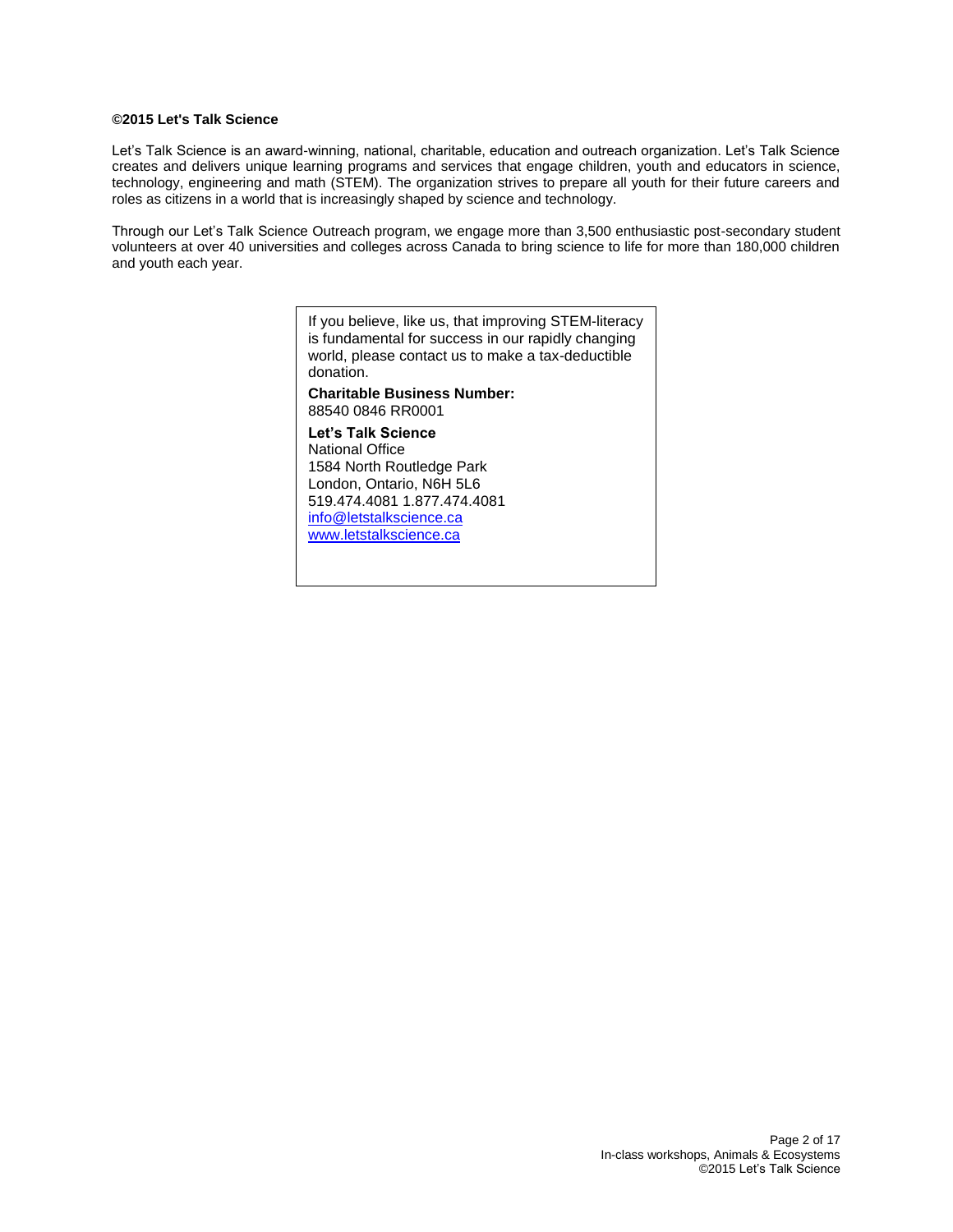#### **Contents**

| Α.        |  |
|-----------|--|
| <b>B.</b> |  |
| $C_{1}$   |  |

#### **Legend**

| $\mathbb{Z}_{\overline{N}}$ | <b>Choice-</b> gives an alternative method for activity structure                                                   |
|-----------------------------|---------------------------------------------------------------------------------------------------------------------|
| $(\gamma)$                  | Bright Idea- gives you tips on the set-up and logistics of the workshops.                                           |
|                             | <b>Culture Note</b> – gives you an idea of varied cultural beliefs to be aware of when<br>presenting this activity. |

**NOTE:** The formatting in this workshop will let you know things to say, things to do, and things you can expect the students to say using the following formatting

*Italicized print* – guideline for scripting (statements or questions that you could say)

- $\triangleright$  Arrowed bullets, normal print instructions for things that you could do (i.e., show an object)
- **Bold Print**  responses that the students might give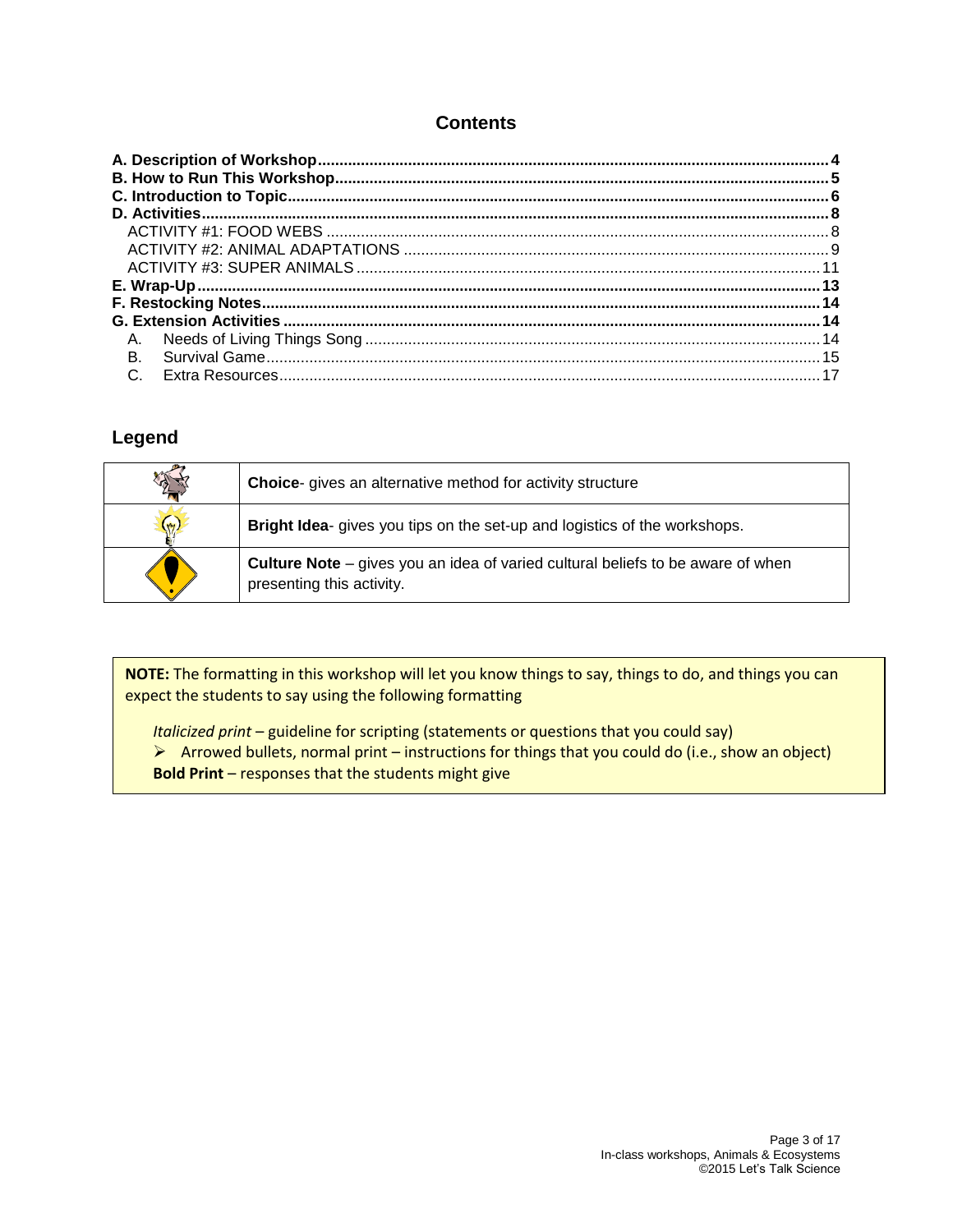## <span id="page-3-0"></span>**A. Description of Workshop**

#### **Grade for Workshop/ Appropriate Age**

This activity is designed for use in Grade 4-12 classrooms.

#### **Overview of Workshop**

Explore the needs of living things and understand how animals survive in their own specific habitats. Activities include creating a food web; test various adaptations animals have to keep warm in cold weather; and creating a "super animal" with adaptations to help it survive in its specific habitat.

#### **Science Topics**

- Habitats & Ecosystems
- Animal Adaptation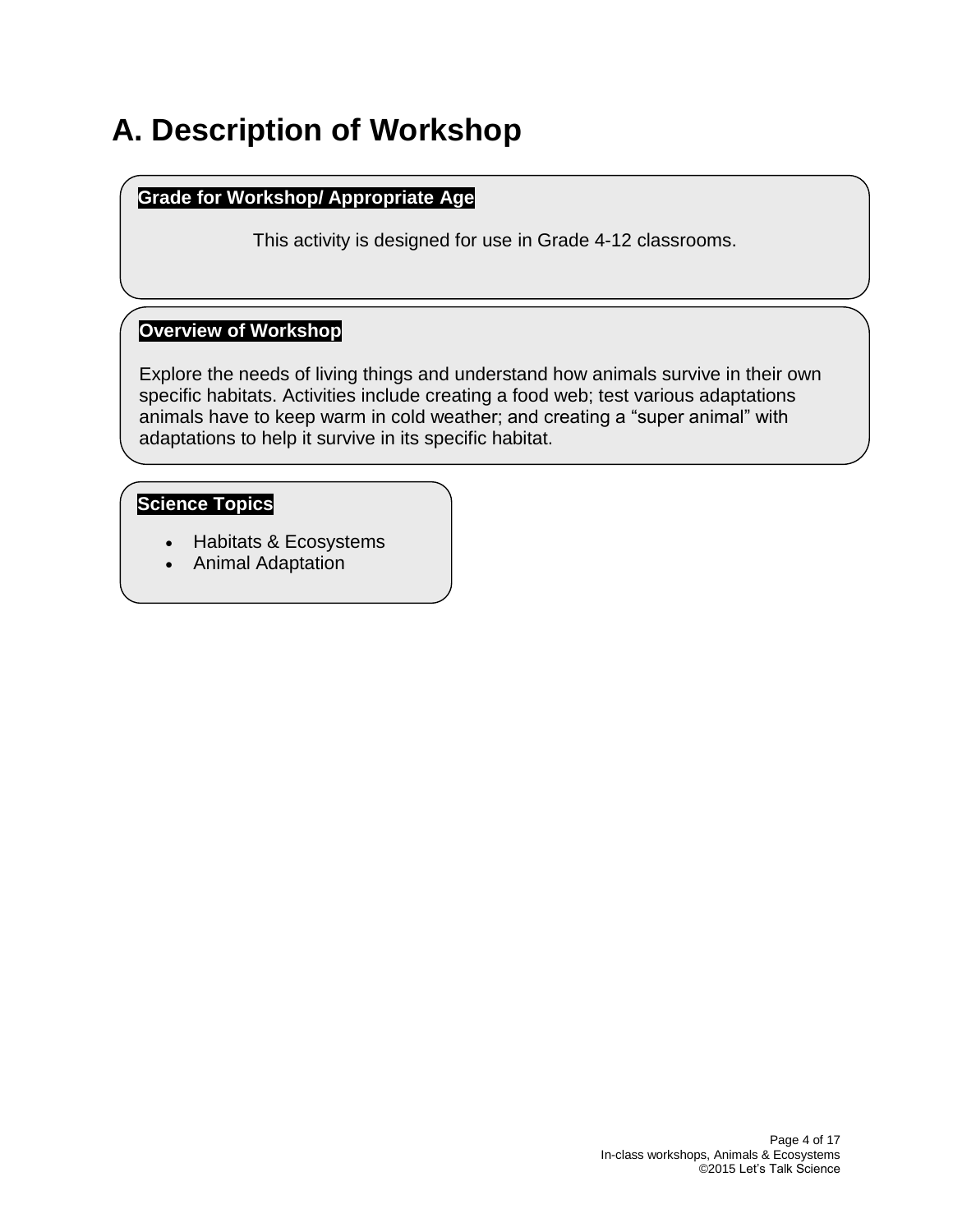## <span id="page-4-0"></span>**B. How to Run This Workshop**

#### **Physical Requirements**

Activity 1: You will need a large classroom with a clear space big enough for all students to sit or stand in a circle.

Activity 2: You will need access to cold water or snow to fill buckets.

#### **Materials and Set-Up**

| <b>Introduction</b>          | <b>Activity 1: Food web</b><br>game | <b>Activity 2: Animal</b><br><b>Adaptations</b> | <b>Activity 3: Super Animals</b> |
|------------------------------|-------------------------------------|-------------------------------------------------|----------------------------------|
| Pictures of Water,           | Food web tags (1 per                | <b>Clear Containers</b>                         | Ecosystem descriptions           |
| Food, Shelter, Sun,<br>Space | student)                            | $(1/\text{group})$                              |                                  |
|                              | <b>Ball of Yarn</b>                 | Ice water (or snow, if<br>available)            | Worksheets (1/student)           |
|                              |                                     | Plastic bags                                    | Super animal birth               |
|                              |                                     | (sandwich bags) or<br>wrap $(2 + /$ group)      | certificates (1/student)         |
|                              |                                     | Wrapping materials -                            | Pencils (1/student)              |
|                              |                                     | fake fur, cotton balls,                         |                                  |
|                              |                                     | foil, thermal sock (1                           |                                  |
|                              |                                     | of each / group)                                |                                  |
|                              |                                     | Lard Mitt (1/group)                             |                                  |
|                              |                                     | Balloons (1/group)                              |                                  |
|                              |                                     | Straws (1/group)*                               |                                  |
|                              |                                     | Paper towels (for                               |                                  |
|                              |                                     | clean-up)*                                      |                                  |
|                              |                                     |                                                 |                                  |
|                              |                                     | <b>Optional Extension:</b>                      |                                  |
|                              |                                     | Thermometers,                                   |                                  |
|                              |                                     | Paper, Pencils,                                 |                                  |
|                              |                                     | <b>Water Bottles</b>                            |                                  |

**\*Consumable items**

#### **Timing of Activity**

| <b>Part of Workshop:</b>    | <b>Suggested Timing:</b> | <b>Cumulative Timing:</b> |
|-----------------------------|--------------------------|---------------------------|
| <b>General Introduction</b> | 10 min.                  | 10 min.                   |
| Activity #1                 | 10 min.                  | 20 min.                   |
| Activity #2                 | 30 min.                  | 40 min.                   |
| Activity #3                 | 15 min.                  | 55 min.                   |
| Wrap-Up                     | 10 min.                  | 65 min.                   |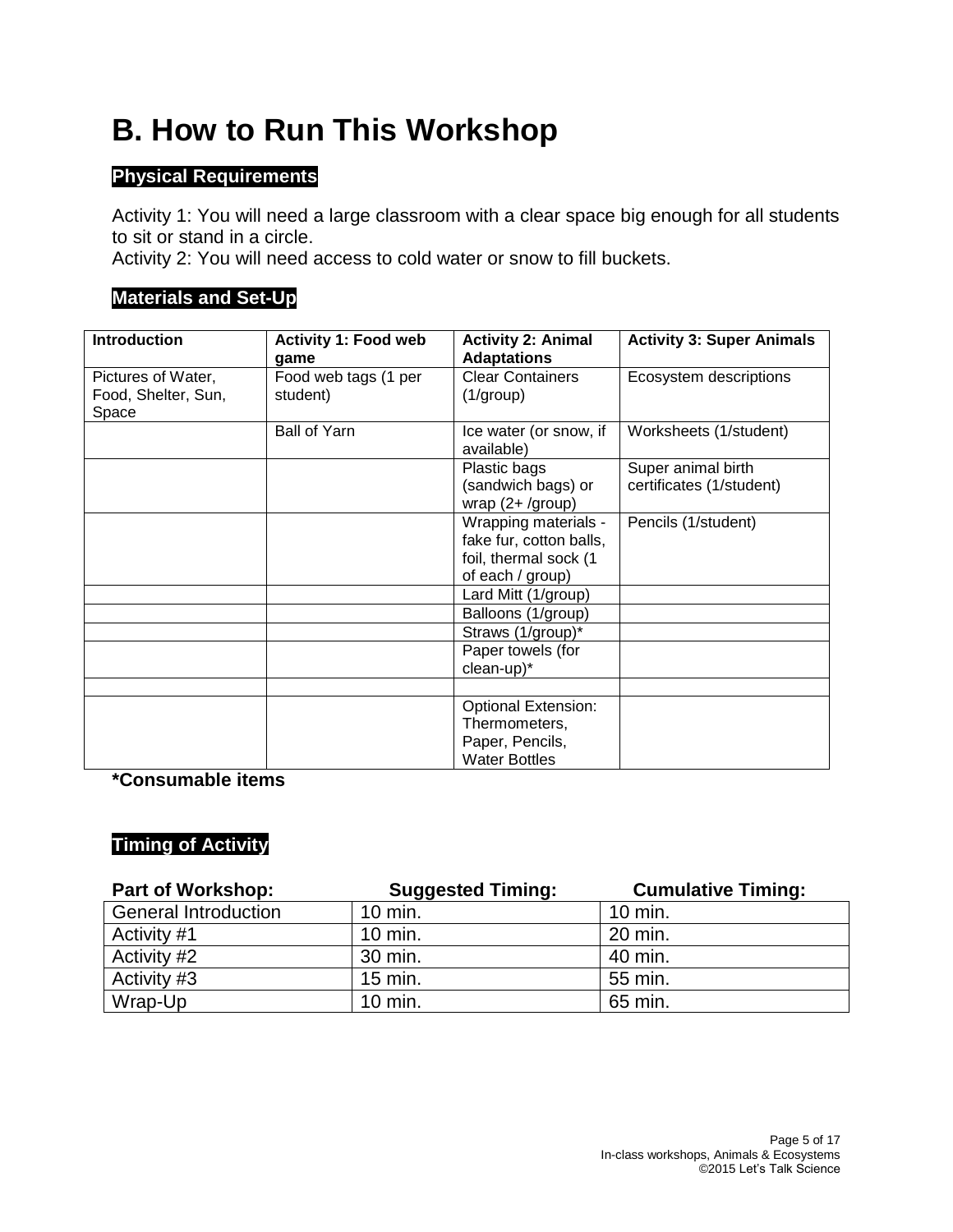## <span id="page-5-0"></span>**C. Introduction to Topic**

#### **Object of the Introduction**

 $\triangleright$  Introduce yourself and volunteers (they can each say something about where they're from and what they do)

#### *What is a biologist?* **A biologist is someone who studies living things.**

*Through dissecting words, you can learn what type of science a person does. Biology, bio=life, logy=study of*

*Today we are going to learn about living things. What do I mean when I say something is living or alive?* **Eats, grows, breathe.**



**CULTURE NOTE:** Conceptually, Inuit cultures view 'living things' as anything with a life cycle. For example, the weather, the seasons, the rocks, the waterways are all included in this view. When you supply the answer you can say that biologists would say that living things are those that eat, grow, and breathe.'

*After studying thousands of different living things, scientists have realized:*

- *All living things need food*
- *All living things grow and reproduce*
- *All living things give energy*

*Now that we know what a living thing is, can you give some names of living things?* **Fish, birds, moss, whales, seals, bears etc**

*All living things, like seals, moss, birds, insects and even people have to have certain things in order to live that are found in their habitat (a habitat is where something lives). What do you think these things are?*

**Food, water, shelter/protection, sun and space (not outerspace - room to move around).**

#### **WATER:**

*Where do plants and animals get water from?* **Lakes, streams, rivers…** 

**Also, water gets trapped on plants so animals that eat plants (herbivores) will get water from eating plants.**

*Where do animals get water in the winter when all the water is frozen?*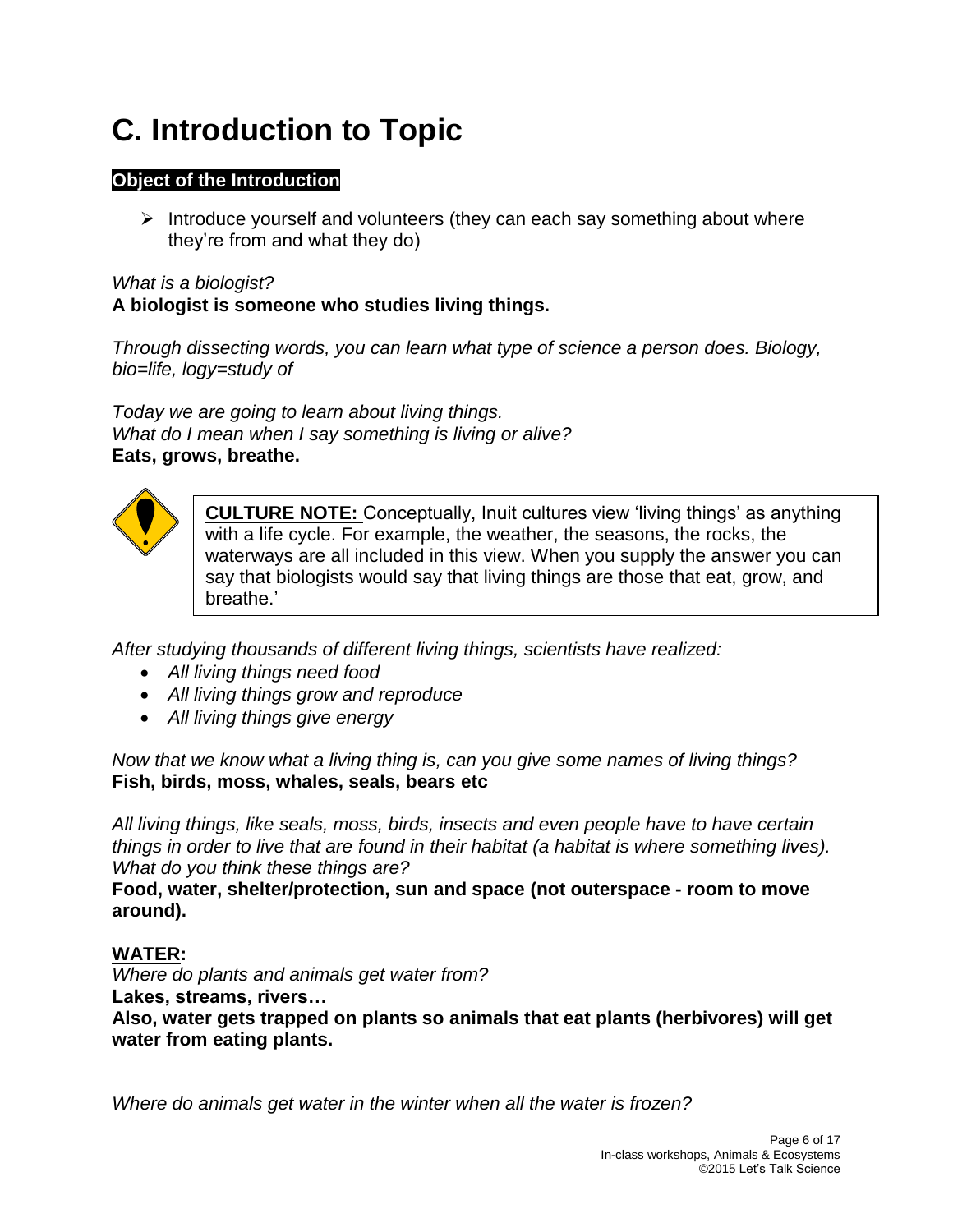#### **Snow. Also, some animals hibernate so they don't need it.**

#### **FOOD:**

*What are the different categories of animals based on their diets?* **Herbivores (plants only), Carnivores (meats only), Omnivores (both)**

#### **SHELTER/PROTECTION:**

*Why is shelter important?* **Shelter is important for protection from weather and escaping or hiding from predators.**

#### **SUN:**

*Why do plants and animals need sun?*

**The sun provides plants and animals with heat and light and gives them energy to grow.**

#### **SPACE:**

#### *Why is space important?*

**It is important that plants and animals have enough space to grow (includes travelling to get food, raising young…). Larger animals need more space than smaller ones (i.e. 100 bears wouldn't fit into a classroom – but 100 insects would have enough space to survive in a classroom).**



**CHOICE:** For younger students, you may want to teach them the song about the needs of living things (see I. Extension Activities).

*Animals also need to be able to adapt to their habitat. Animals have certain things on their bodies that allow them to live where they do.*

*A seal is a good example of this:*

- *Have smooth bodies*
- *Flippers for swimming*
- *Thick layer of fat for warmth*

*Can you name adaptations other animals have to help them adapt to their habitats?*

- **Polar bears: white fur, for camouflage & warmth**
- **Belugas: use their foreheads to bash the ice to breathe**
- **Some snakes: look like other poisonous snakes**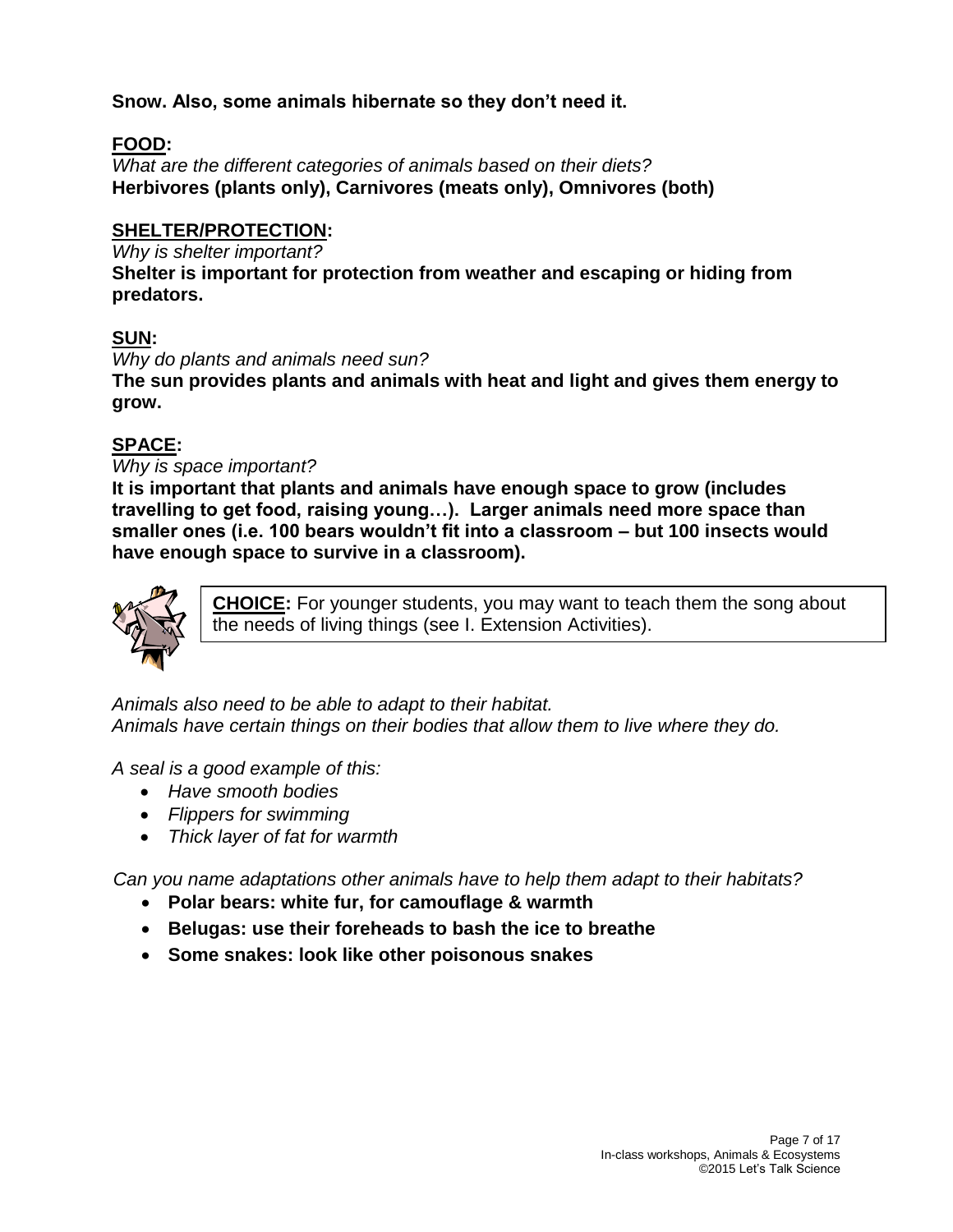## <span id="page-7-0"></span>**D. Activities**



**ACTIVITY #1: FOOD WEBS (10 min.)**

#### **Object of the Activity**

To demonstrate the relationship between different species in an ecosystem

#### **Suggested Discussion and Instructions**

- $\triangleright$  Give each student a species (or Sun/Water) name tag.
- $\triangleright$  Have them stand up and form a circle.

#### Points of discussion:

*What are 2 of the most important things for life on earth?* **Sun and water**

*Why do we need them?* **Helps plants and other organisms grow.**

*Why do we need plants and other organisms?* **To live, to get supplies, to eat.**

*What is a predator?* **An organism that hunts and eats another organism.**

*What is prey?* **An organism that is eaten.**

*Can someone give me some examples of predators/prey relationships (what eats what)?* **Let students give ideas.**

*What is the name for the special interdependent relationship between living things and what they eat?* **Food web.**

*The food web looks like a big spider web. Using the cards we've given out we're going to make a food web here.*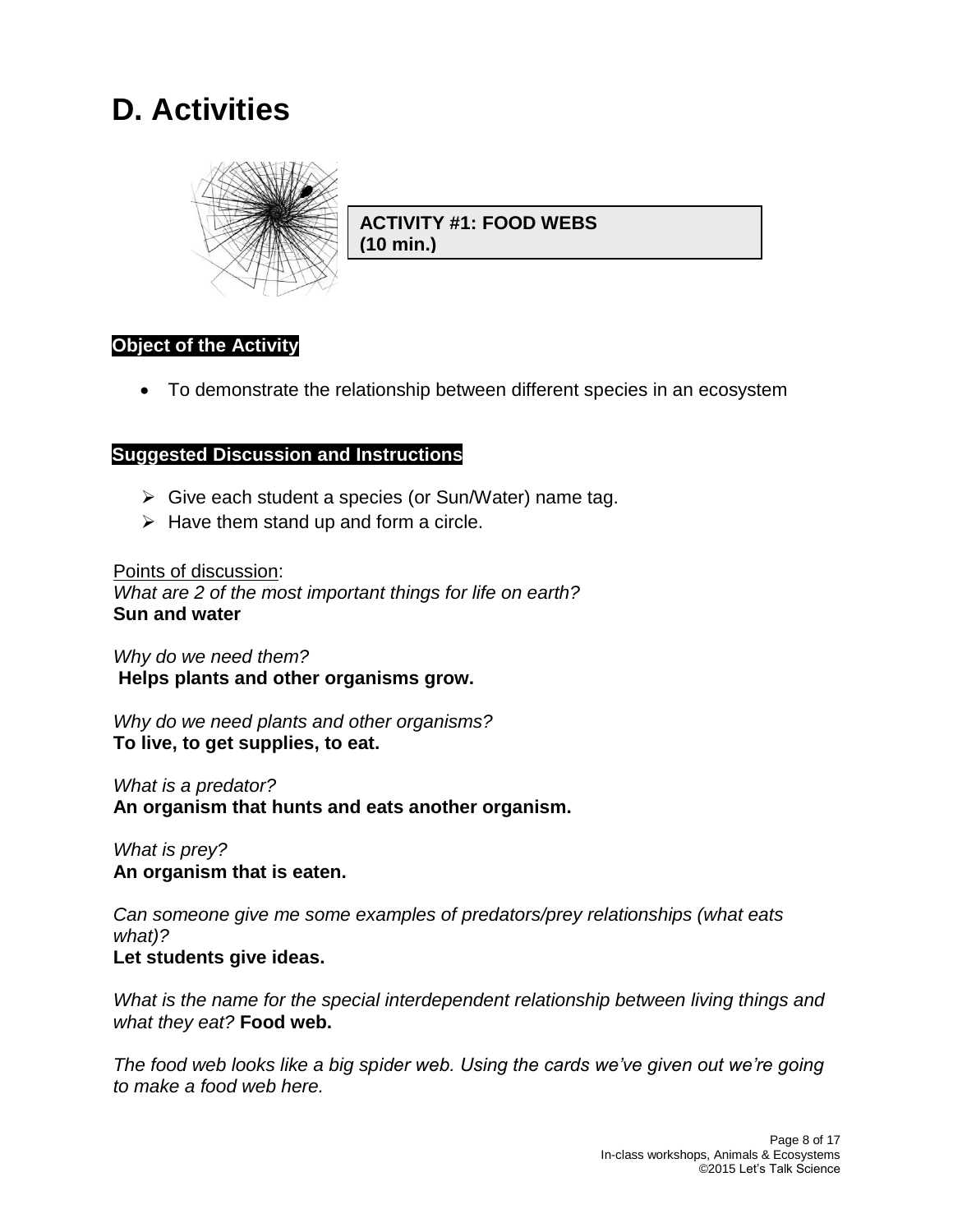#### Method:

#### Part 1:

- $\triangleright$  Have group stand in a circle.
- $\triangleright$  Each person in circle wears a tag that identifies them as an organism or element in nature.
- $\triangleright$  The leader stands in the middle of the circle and begins the game by handing the end of the yarn to sun and then to water.
- $\triangleright$  Ask what needs water and sun to grow- hand a piece of string to all of the plants, etc. in the circle. Be sure they do not let go of their yarn.
- $\triangleright$  What eats plants? Continue making connections until everyone in the circle is holding onto a piece of the yarn and the middle of the circle looks like a big tangled web.

Part 2:

- $\triangleright$  Introduce disease. E.g. What if disease killed all of the voles? Who would be affected? Those directly affected drop their yarn.
- $\triangleright$  Observe the effects. What if disease affected the willow trees?
- $\triangleright$  Experiment with how the web is affected to get across the point that all living things depend on other living things and elements in order to survive.



**ACTIVITY #2: ANIMAL ADAPTATIONS (30 min.)**

#### **Object of the Activity**

- To explore the ways in which animals are adapted to cold weather.
- Explore the insulating effects of different materials.

#### **Suggested Discussion and Instructions**

*How do you stay warm when you go outside?*  **Coats, hats, mitts, etc**

*Do animals wear coats and hats?* **No.**

*Can you name some animals that you see outside in the winter?* **Answers may vary.**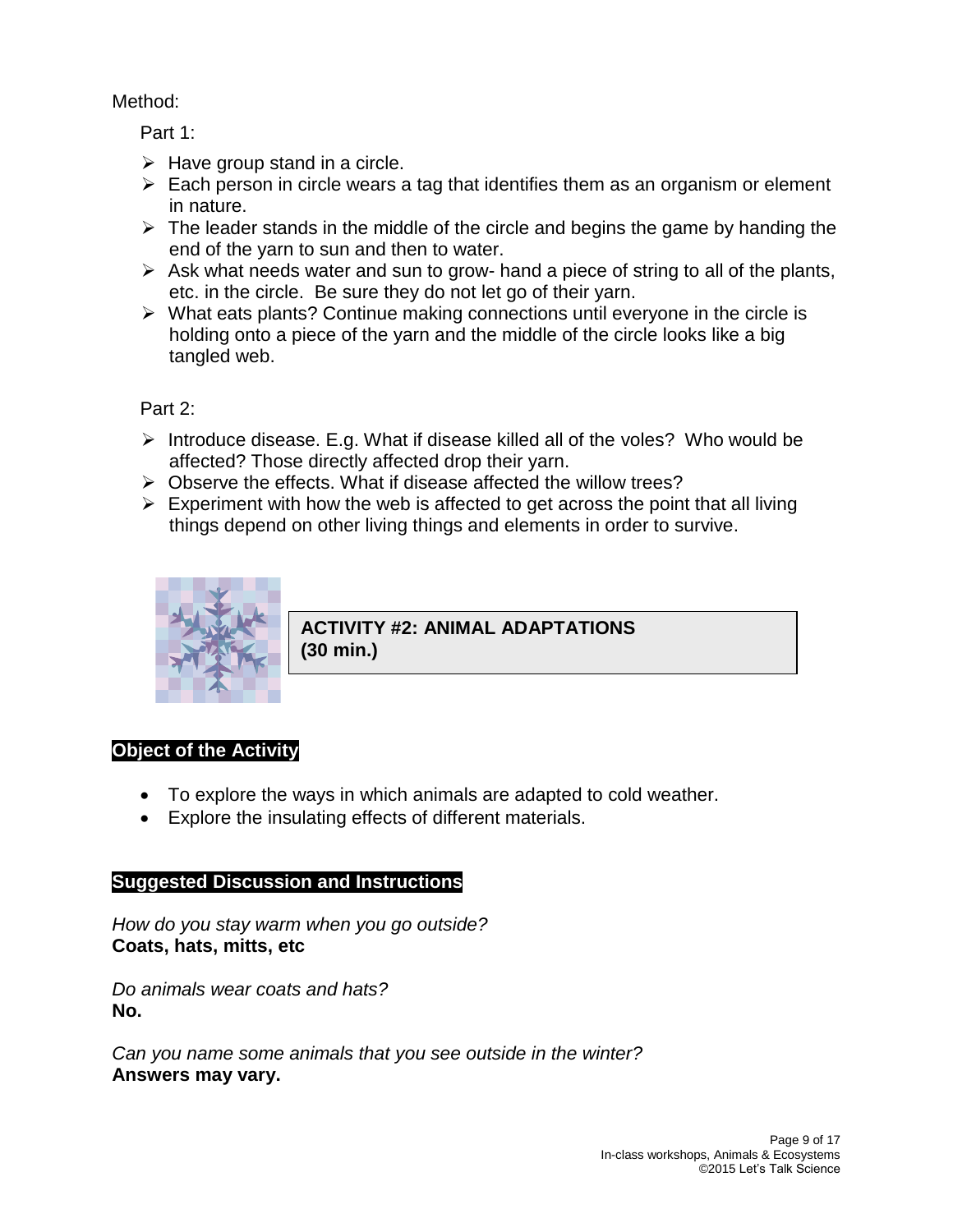#### *How do these animals stay warm when it is cold outside?*

**Blubber (fat, like lard) and fur keep Arctic animals warm. Down feathers trap a layer of air next to the body to help keep birds warm. Some animals go south, or hibernate.**

*Materials that insulate to keep heat in or cold out are very important to keep us healthy and comfortable. A thermos will keep milk cold and fresh so that it is still safe to drink at lunch time. Fleece-lined slippers keep our toes cozy and warm when the floors are cool in winter. Maintaining appropriate temperatures in buildings is important and the energy to provide heat can be expensive. Heating and cooling buildings is one of the greatest uses of energy worldwide.* 

*We are going to explore some different ways that animals insulate themselves to stay warm in the winter.*

- $\triangleright$  Split the class into groups of 3-4 students each.
- $\triangleright$  Hand out a container of cold water/snow, and the insulation testing materials.



**BRIGHT IDEA:** While one volunteer is explaining the activity, have the other volunteer fill containers with cold water/snow. Make sure there is enough water/snow to cover an entire finger – preferably a whole hand.

- $\triangleright$  Walk through the activity with the students before they begin.
- $\triangleright$  Show a demonstration of how to test the insulation properties of air by putting a balloon over your finger and filling it with air with a straw.
- $\triangleright$  Explain to students that they will be testing each material by wrapping each finger with a different material, put your hand in a plastic bag, dip it in ice water/snow and see which material keeps your finger warmest (note: the blubber mitt covers an entire hand). As a group, they need to decide which materials were the best at keeping your finger/hand warm?
- $\triangleright$  Show a demonstration of how to test the insulation properties of air by placing a balloon on one finger without air in it. Then, insert the straw into the balloon (keep it on your finger) and blow some air into it. Test.



**CHOICE:** For older students, you may want to use more precision. Instead of using your finger, try filling a small water bottle with room-temperature water and placing a thermometer in the bottle. Pack plastic bags with insulating materials and place the bottle in the bags. Record the temperature of the bottle before placing it into the ice water/snow. Measure temperature changes every 5 minutes for 25-30 minutes. Repeat with different insulating materials. Each group could test a different material.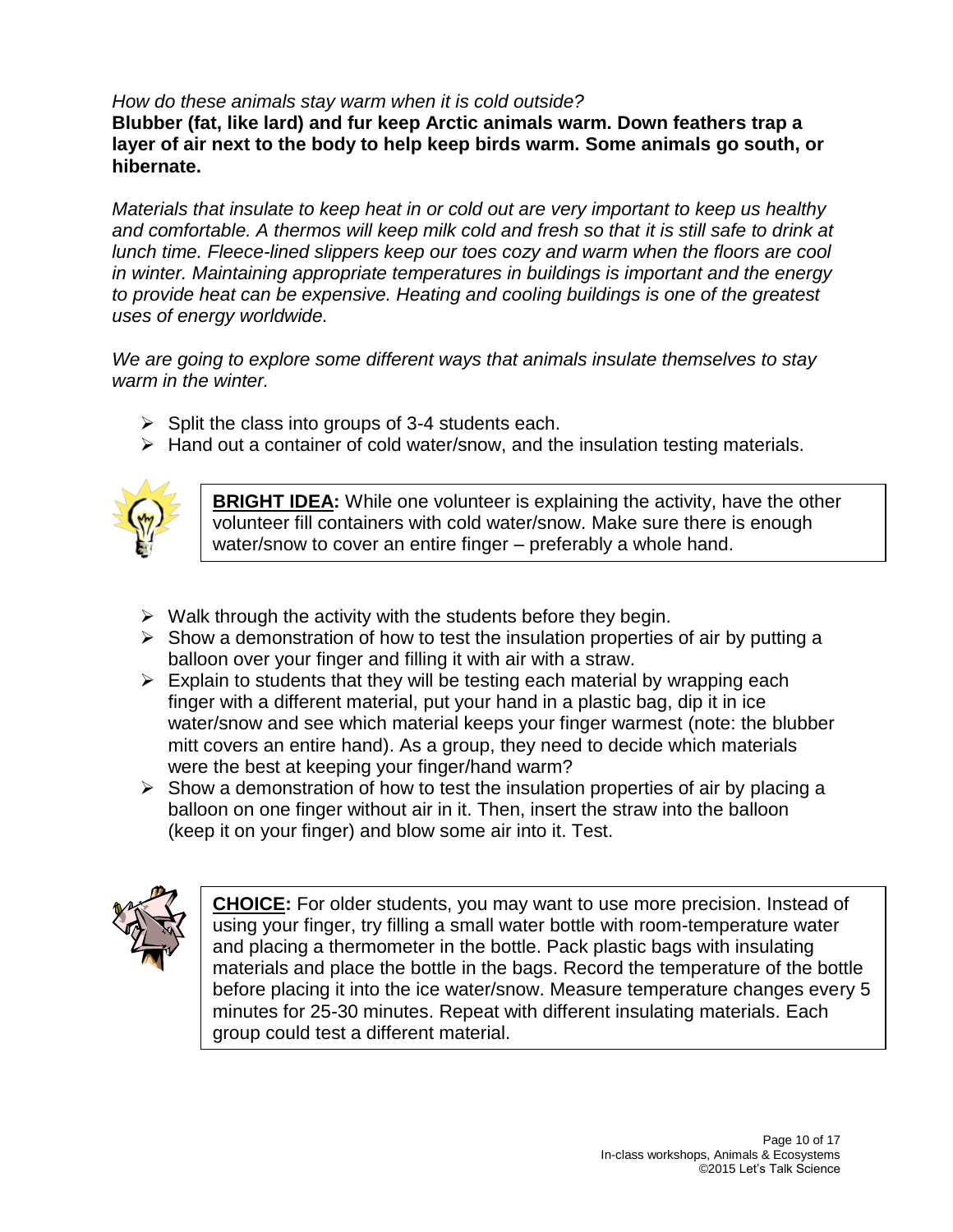

**CHOICE:** Ask students to find examples around their home of insulators we use every day to keep hot things hot and cold things cold. They can report back to their teacher the following day.

Possible items: thermos, tea cosy for a teapot, insulated lunch bags and picnic totes, down-filled winter coats, fur-lined boots or gloves, foam tubes around hot water pipes, Styrofoam lining in the toilet tank, spray foam insulation on walls, etc.



#### **ACTIVITY #3: SUPER ANIMALS (15 min.)**

#### **Object of the Activity**

 To apply what they learned about needs of living things to create their own animal

#### **Suggested Discussion and Instructions**

*An ecosystem is the interaction of living and non-living things that are in a delicate balance. Every living thing has a job to do in the ecosystem, and each living thing is divided into specific groups: Producers (green plants) and Consumers (predators and prey).*

 $\triangleright$  Using the Ecosystem task cards introduce the different ecosystems with students and then pass the task cards around for students to look at.

**Water***: There are two main types of aquatic ecosystems: saltwater (oceans) and freshwater (ponds, rivers, lakes). Aquatic ecosystems usually support a wide variety of life forms, including micro-organisms; bottom-dwellers; free-floating and rooted plants; and fish, birds, reptiles and amphibians.* 

**Desert**: *The animals which live in this arid biome are usually light-colored and use camouflage to blend into their surroundings, and possibly for protection against predators. Being more active at night and around dawn and dusk, allows them to escape the scorching heat. During the day they often lay in burrows or under rocks. Different species of life in the desert include jackrabbits (North America), kangaroo rats, owls, snakes, lizards and tortoises.*

**Forest:** *There are three main types of forests:*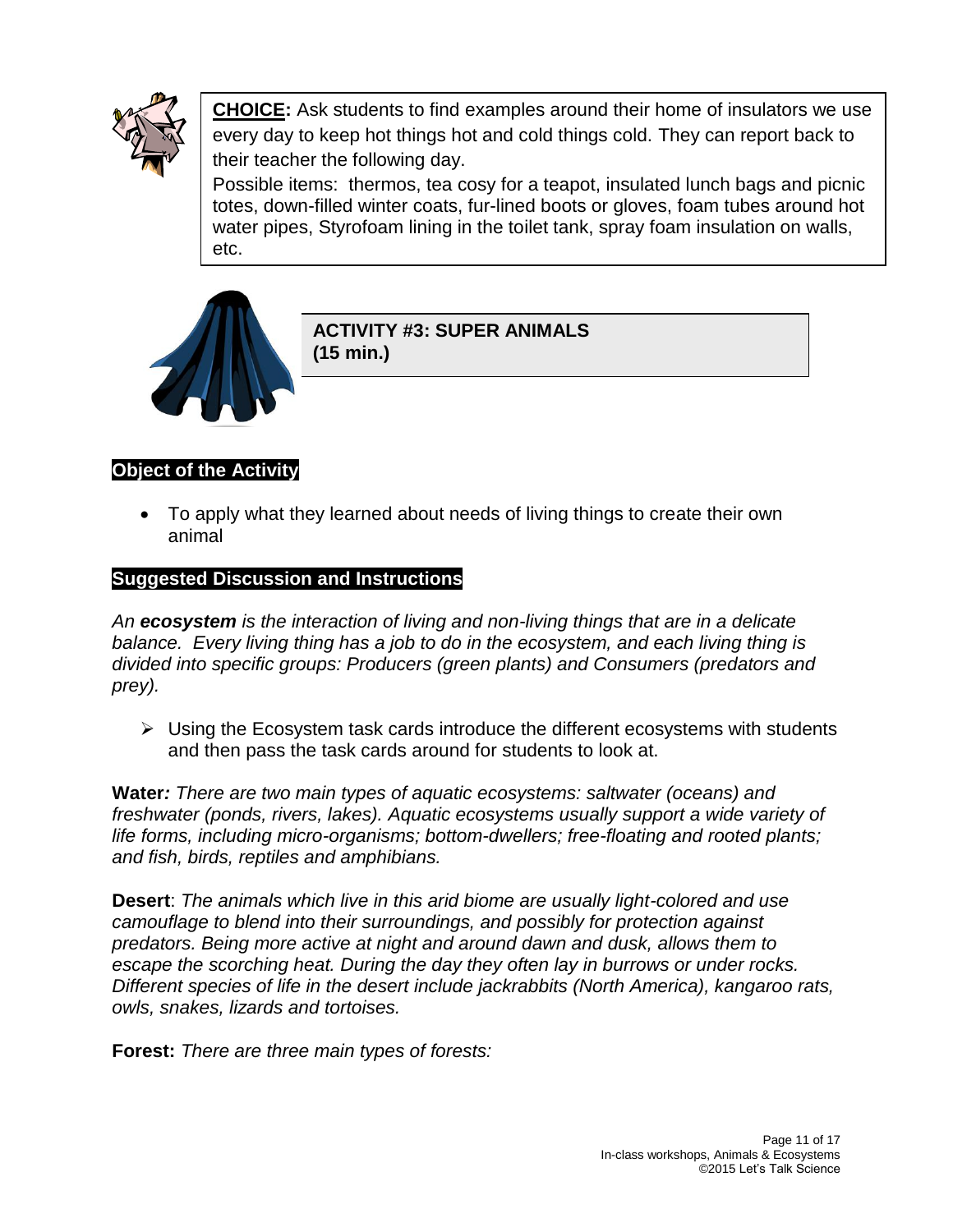- *Temperate deciduous forests are forests in cool, rainy areas; they have trees that lose their leaves in Fall and regrow them in Spring. Animals in this type of forest include beavers, bears, deer, fox, porcupine, rabbit, raccoon, and squirrels.*
- *A taiga, also called a boreal forest or northern coniferous forest, is a cold woodland or forest. Animals that live in this type of forest include fox, arctic hare, wolf, bears, lynx, moose, caribou, deer, snowy owl, and reindeer.*
- *[Rainforests](http://www.enchantedlearning.com/subjects/rainforests/) are very dense, warm, wet forests. Ridiculously huge numbers of animals live in rainforests, including microscopic animals, invertebrates (like insects and worms), fish, reptiles, amphibians, birds, and mammals. Some examples include alligator, anaconda, bat, apes, butterflies, crocodiles, boas, gorillas, toucans, leopards, and lizards.*

**Arctic:** *Arctic life forms have evolved unique physical adaptations that permit living in extreme environmental conditions. Walruses and seals have a thick layer of blubber that serves to insulate their cores from the cold water and winds. Certain fish species have an internal source of "antifreeze" that keeps their body temperature just above freezing. And because the air spaces that form between snowflakes trap heat, even small, nonhibernating animals such as mice can be active in and survive the bitter cold of winter. Algae are adapted to grow at low temperatures and can also grow in the lower-light conditions that exist under ice. As the most important primary producers of the Arctic, they directly and indirectly support a wide variety of marine life that includes zooplankton, fish, jellyfish, seals, walruses, and whales.*

- $\triangleright$  Handout student worksheets and give time to draw their own super animal.
- $\triangleright$  Remind students that they can use adaptations they remember from the previous activity.
- $\triangleright$  If time allows, students can present super animals to the group discussing why it is suited to its ecosystem.
- $\triangleright$  If time allows, make each students a Super Animal Birth Certificate.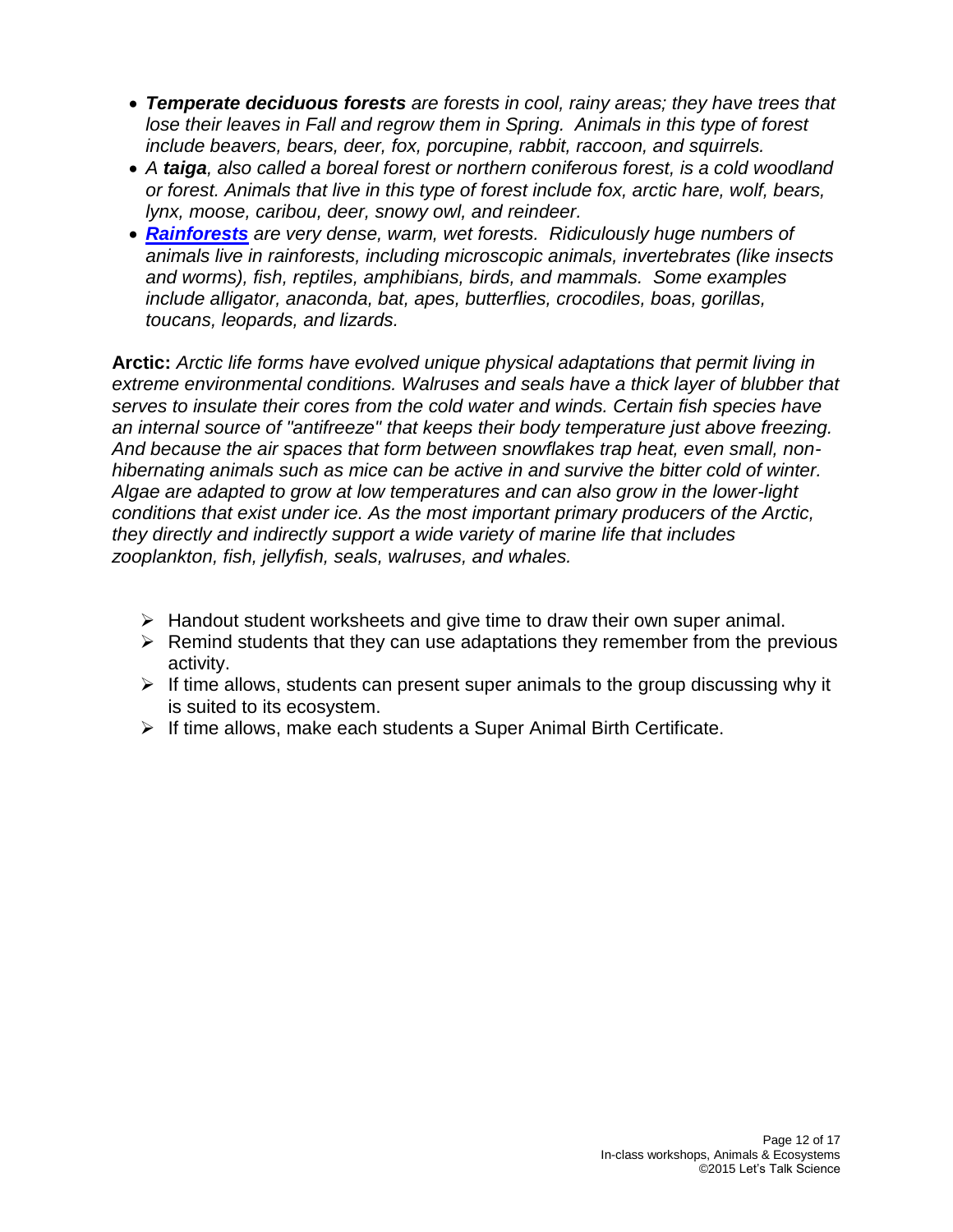## <span id="page-12-0"></span>**E. Wrap-Up**

#### **Suggested Discussion and Instructions**

*What were the 5 things that living things all need?* **Food, water, shelter/protection, sun and space.**

*Which insulation materials worked best to keep you warm?* **Let students share.**

*Did the layer of air help keep your finger warmer? Can you think of any animals that have a layer of air around their body?* **Birds, animals with fur and feathers use it to trap in air close to their body for warmth.**

*What animals have a lot of fat on their body? What is the purpose of this fat (or blubber)?*

#### **Seals, polar bears.**

*Insulator is another name for a material that is a poor conductor of heat. Insulators slow down the transfer of heat from an object or place that is warm (like your hand) to an object or place that is cooler. Heat always moves from hot areas to cold areas in an attempt to even out the temperature between the two places. Insulation is used to keep hot things hot and cold things cold.*

*In order to reduce energy consumption, proper insulation is necessary to cut heating/cooling costs, while maintaining comfortable temperatures. Although covering a building in blubber would not be an effective way to insulate a building, trapping air in material, like birds do with their feathers, is a commonly-used strategy. Fiberglass, a material made from very fine fibers of glass, traps air in its fibres and is used to insulate buildings and homes.*

*What was your favourite activity today?*

*Do you think biology is fun?*

*Do you have any questions for me?*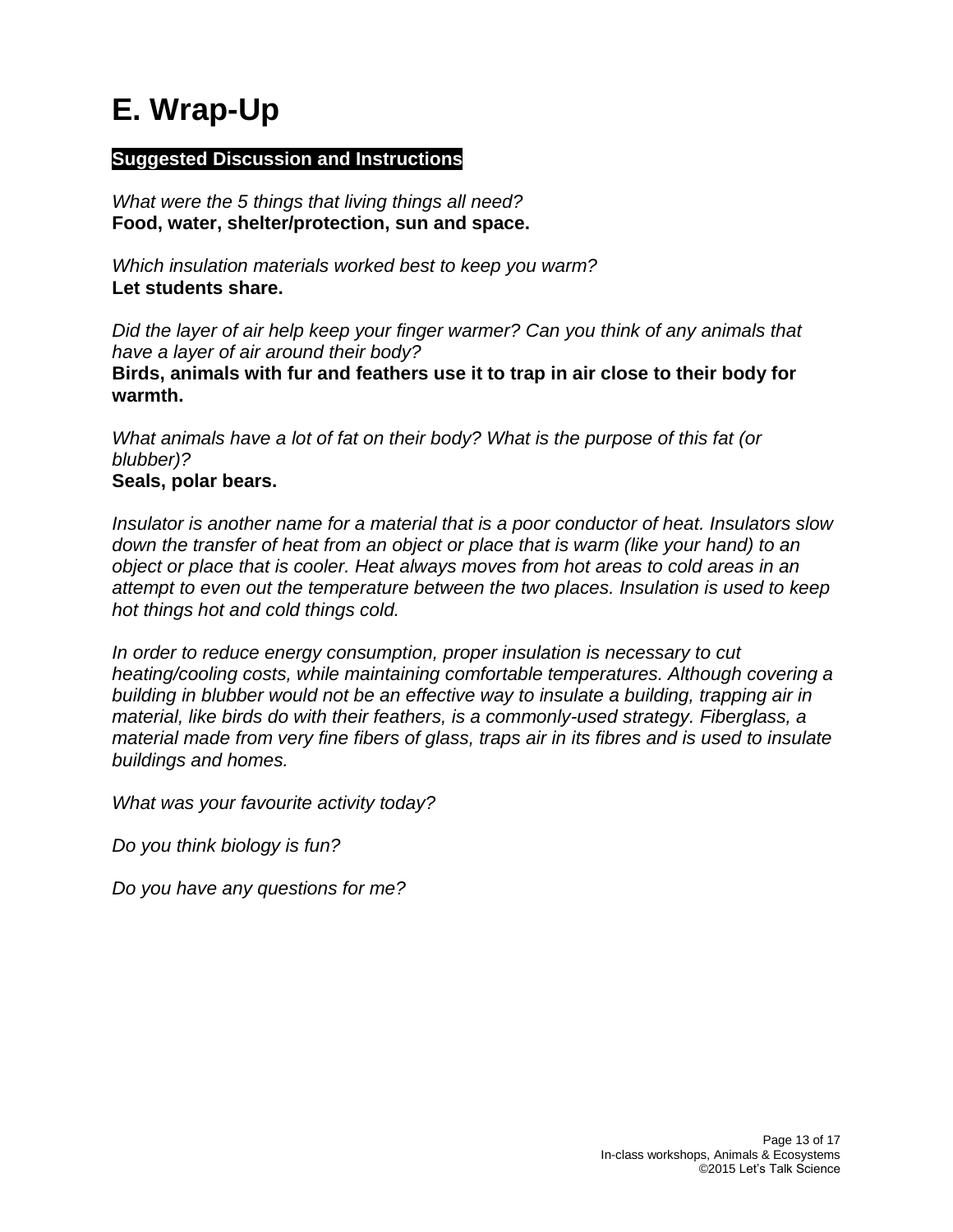## <span id="page-13-0"></span>**F. Restocking Notes**

- DO NOT store blubber mitts in a warm area.
- Insulation materials may need to be replaced occasionally.
- Make sure you have enough worksheets for students photocopied.

## <span id="page-13-1"></span>**G. Extension Activities**

#### **A. Needs of Living Things Song**

<span id="page-13-2"></span>*The song is to the tune of 'Farmer in the Dell'.*

## **SPACE**

We all need space to grow From Maple tree to crow Hi ho I'm glad to know We all need space to grow

#### **FOOD**

Good food is what we need Both animal or seed Hi ho I'm glad to know Good food is what we need

### **WATER**

Water helps things grow It comes as rain or snow Hi ho I'm glad to know That water helps things grow



**CHOICE:** Use EITHER Shelter OR Protection.

A shelter is a place Protection is a way Hi ho I'm glad to know Hi ho I'm glad to know A shelter is a place Protection is a way

#### **SUN**

The sun is big and bright It gives us warmth and light Hi ho I'm glad to know The sun is big and bright

#### **SHELTER PROTECTION**

That gives a safe place That keeps us safe today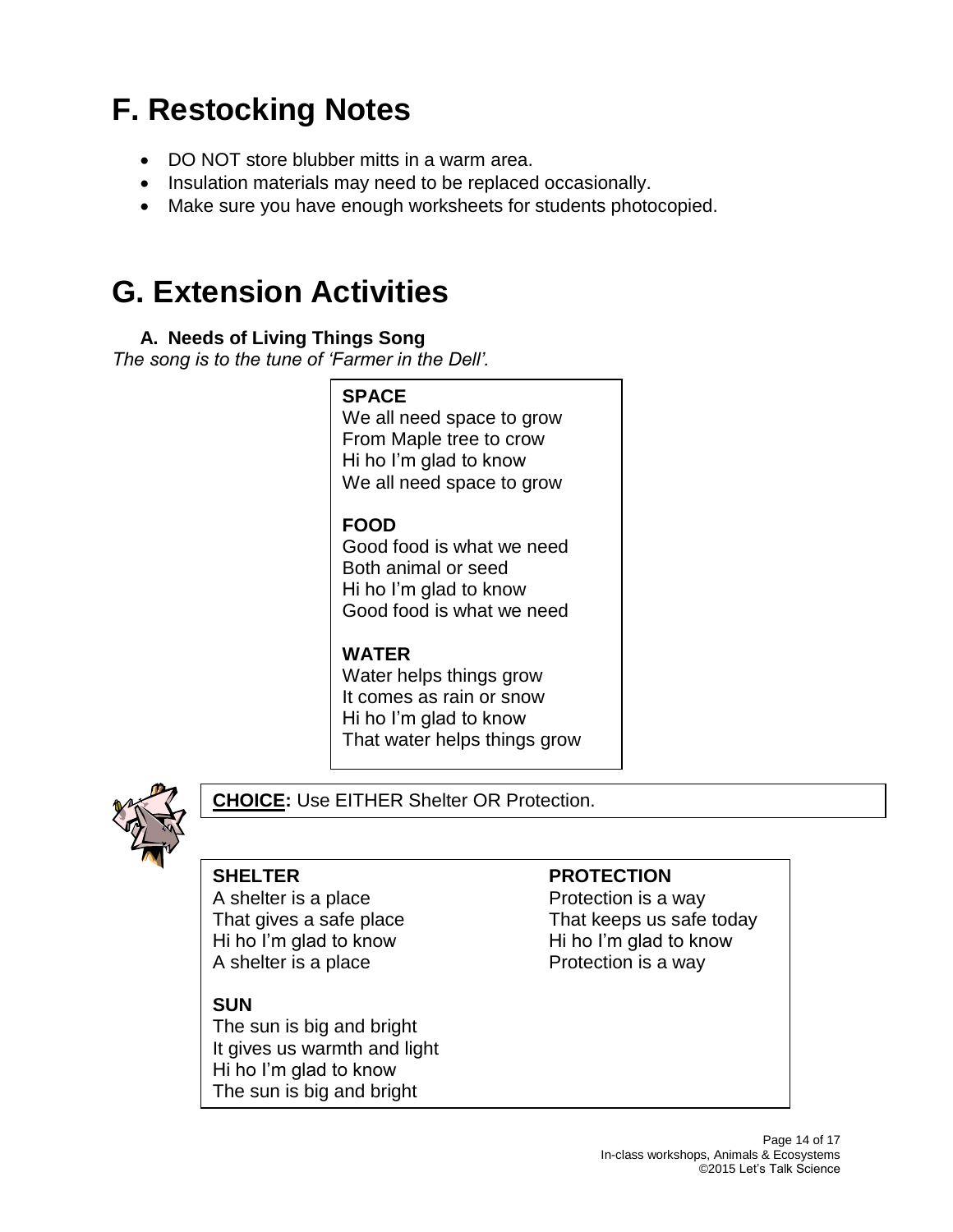#### <span id="page-14-0"></span>**B. Survival Game**

#### **What you Need: Round One (Pre-Evolution):**

- Calculator
- Mouths/Stomachs (used to contain the foodstuffs): various sized plastic cups/containers
- Mouth Parts (used to pick-up the foodstuffs): Magnets, plastic forks/spoons, clothespins
- Foodstuffs:
	- o marshmallows (both large and small)
	- $\circ$  marshmallows with red spots (both large and small) poisonous
	- o many pieces of metal attracted by magnets
	- o a few pieces of metal NOT attracted by magnets
	- o thread spools
	- $\circ$  anything else that you can think of (try to make some of them hard to pick up, and make some of them easy to pick up – with the mouthparts that you give them)

#### **Set-up:**

- 1. Best if done outside on the grass.
- 2. Establish a foraging arena by marking off a specified area with caution tape or something like that.
- 3. Spread out the food within this area, making some small groupings of like foodstuffs. This is to mimic something like the berries on a bush.
- 4. Try to mix it up well, so that there aren't a lot of similar types of foodstuffs in any one area that a certain species is capable of foraging for. Keep in mind some nonmagnetic species can pick up the foodstuffs that the magnets can pick up. The idea here is that some species adapt to eat things that others more commonly eat.
- 5. Give each participant a stomach make sure there is a good variety.
- 6. Give each participant a mouth-part make sure there is good variety.
- 7. If you have a large enough group, you may want to make several of the students be the same 'species', as opposed to everyone being completely different.

#### **Activity:**

*Explain to the students that they are all a variety of species, living in the same area (marked off by tape). Each of you are going to be put into your ecosystem and need to forage for food.* 

- 1. Allow the participants to spend enough time in the foraging arena such that not much food is left (an alternate would be a specific amount of time, which would be exactly the same in the second. round). Do not wait until all of the food is eaten, especially if you have any of it hidden.
- 2. Have everyone count the number of pieces eaten (each type of foodstuff).
- 3. Calculate the average number of pieces that all participants ate.
- 4. All those that ate at least the average, survived. Those that ate less than the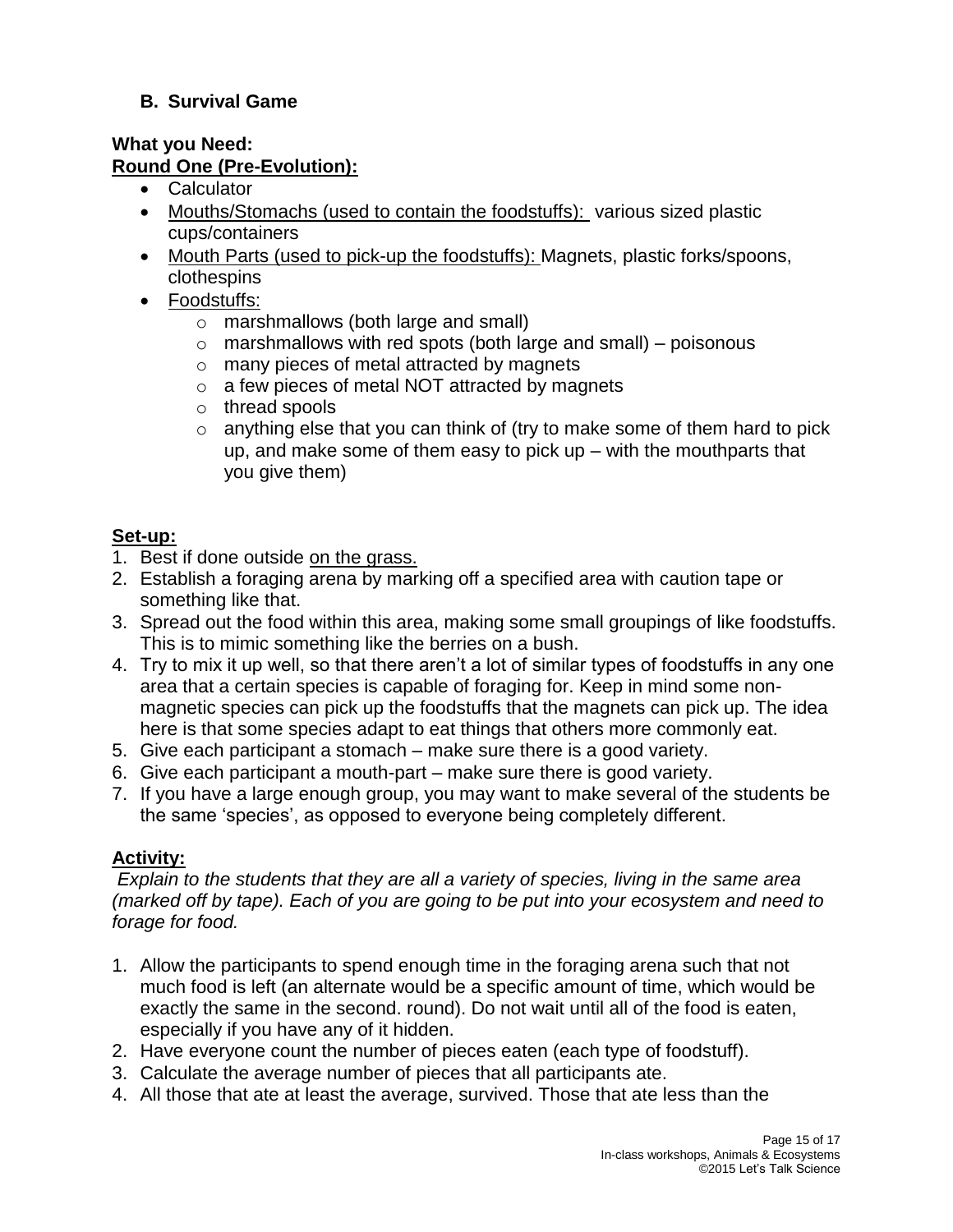average did not survive. Try to see if any one species died off (highly variable outcomes). Explain that if  $\frac{3}{4}$  of a single type die, reproductive effects start to play a role, etc, and that particular species will likely go extinct.

*What were the variety of mouths and stomachs the different species had? What was easy/difficult for each of you?*

- 5. At this point, explain that if anyone ate a marshmallow with red spots on it, or any other red foodstuff, they died. This is because they are poisonous.
- 6. Explain how evolution works, survival of the fittest, etc.

*This is how this works in the wild. Some food is poisonous to a species. The members of the species who eat that food will die. The ones who do not, either through learning, or chance, will live and reproduce; creating more of the species of will not eat the poisonous food.* 

#### **Round Two:**

#### **Set-up:**

1. This round is basically, the same as Round One.

*As time passes in our ecosystem, what do you think is going to change?*

- **More poisonous food, since no one can eat it.**
- **Less of the food that everyone could eat, etc.**

2. Either add the new foodstuffs to the already set-up area, or have two areas set-up – one for round one, the other for round two (depends on available space and on available foodstuffs).

3. Difference being the different foodstuffs, the different sized baggies (stomachs), and the different mouth-parts.

#### **Activity:**

1. This part is basically the same as Round One.

2. Explain that an evolutionary process has occurred in response to the foraging episode that they just underwent.

3. This time some species can eat the poisonous marshmallows (you choose which ones can eat the poisonous food).

#### **Wrap Up: What's Happening:**

The idea behind this exercise is to see how different species are better or worse at foraging for the variety of foodstuffs that are available. They will also experience an evolutionary process whereby the foraging species are changing to be better foragers, but that the food source is also changing in response to being foraged.

Some organisms adapt to be able to eat poisonous foods. Some end up with modified physical make-up to eat other foods, etc.